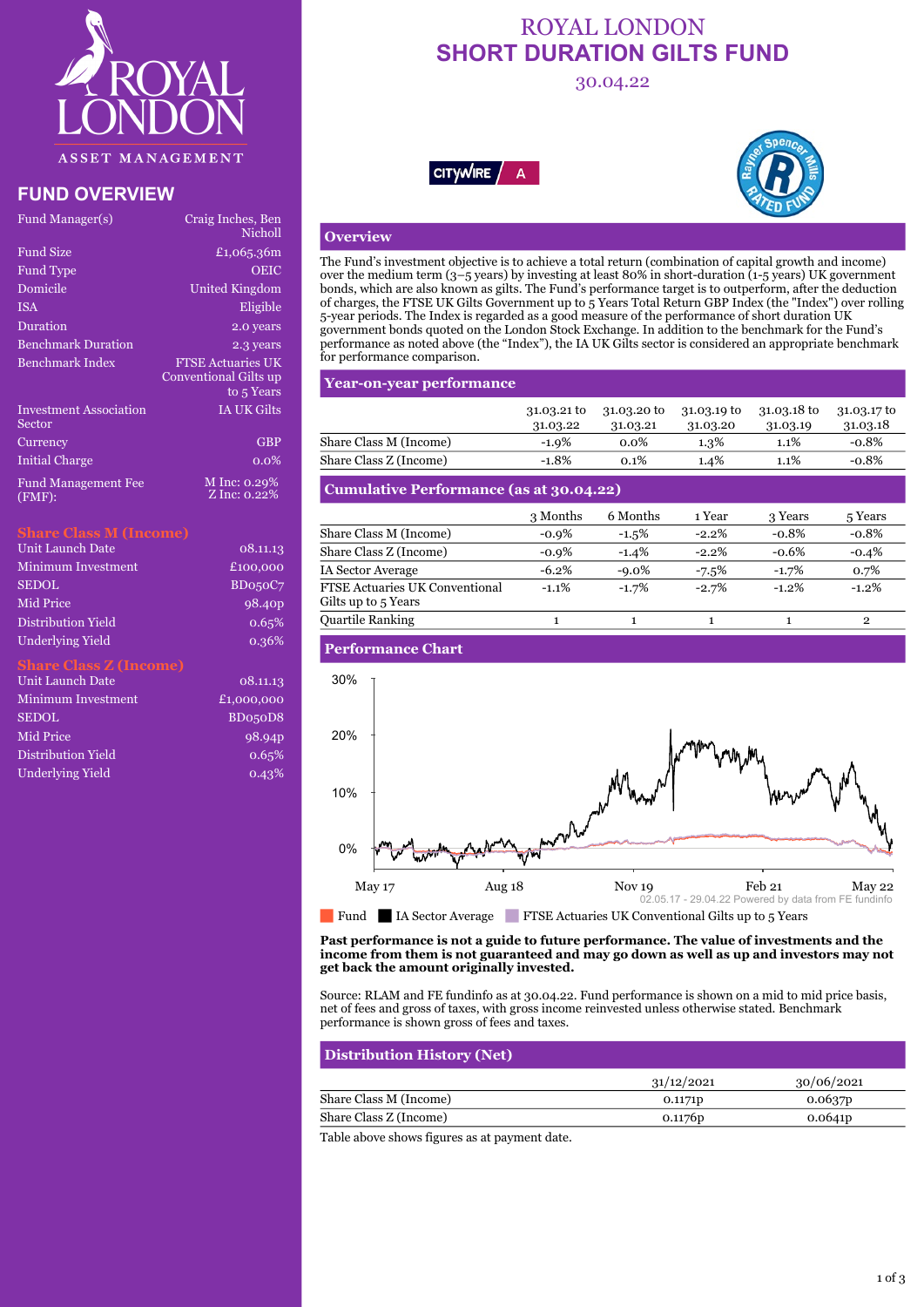#### **Craig Inches**



**CITYWIRE** 

Fund Manager tenure:

 $\overline{A}$ 

# **Ben Nicholl**

Co-manager Fund Manager tenure: 01.01.18

### **Yield Definitions**

The distribution yield reflects the amounts that may be expected to be distributed over the next 12 months. The underlying yield reflects the annualised income net of expenses of the Fund as a percentage (calculated in accordance with the relevant accounting standards). Both these yields are calculated as a percentage of the midprice of the Fund as at the date shown and are month end snap shots of the portfolio on that day and do not include any preliminary charges. Investors may be subject to tax on distributions. Reported yields reflect RLAM's current perception of market conventions around timing of bond cash flows.

#### **Unrated Bonds**

Unrated bonds are not rated by a credit rating agency. RLAM ascribes internal ratings for these bonds which will vary for each asset.

This is a financial promotion and is not investment advice. The Fund is a sub-fund of Royal London Bond Funds ICVC, an openended investment company with variable capital with segregated liability between sub-funds, incorporated in England and Wales under registered number IC000797. The Authorised Corporate Director (ACD) is Royal London Unit Trust Managers Limited, authorised and regulated by the Financial Conduct Authority, with firm reference number 144037.

Issued by Royal London Asset Management Limited, 55 Gracechurch Street, London, EC3V 0RL. Authorised and regulated by the Financial Conduct Authority, firm reference number 141665. A subsidiary of The Royal London Mutual Insurance Society Limited.

Source: RLAM, FE fundinfo and HSBC as at 30.04.22, unless otherwise stated. Yield definitions are shown above.

Our ref: FF RLAM PD 0750 Breakdowns exclude cash and futures.

#### **Sector Breakdown**

|                              | Fund  |
|------------------------------|-------|
| Banks and financial services | 2.5%  |
| Consumer goods               | 0.2%  |
| Conventional gilts           | 91.2% |
| Covered                      | 0.3%  |
| Foreign sovereigns           | 4.0%  |
| Insurance                    | 0.4%  |
| Structured                   | 0.2%  |
| Supranationals & agencies    | 1.1%  |

Sector breakdown is based on internal classifications, reflecting what is in our view the primary characteristics of each bond.

| <b>Credit Breakdown</b> |      | <b>Maturity Profile</b> |                                                                                                                                     |      |              |
|-------------------------|------|-------------------------|-------------------------------------------------------------------------------------------------------------------------------------|------|--------------|
|                         | Fund | Index                   |                                                                                                                                     | Fund | Index        |
| AAA                     |      |                         | 4.6\% 0.0\% 0 - 5 years                                                                                                             |      | 99.1% 100.0% |
| AA                      |      |                         | $93.5\%$ 100.0% 5 - 10 years                                                                                                        |      | $0.9\%$ 0.0% |
| A                       | 1.9% | 0.0%                    | $\mathbf{v}$ and $\mathbf{v}$ and $\mathbf{v}$ and $\mathbf{v}$ and $\mathbf{v}$ and $\mathbf{v}$ and $\mathbf{v}$ and $\mathbf{v}$ |      |              |

Maturity classifications reflect issue maturity date, not market interpretation of redemptions. Totals may not equal 100% as they do not include the impact of cash and foreign exchange.

Fund

#### **Top 10 Holdings as at 29.04.22**

-

| UK Treasury 0.125% 31/01/2023                | 24.9%   |
|----------------------------------------------|---------|
| UK Treasury 2.25% 09/07/2023                 | 17.2%   |
| United Kingdom Gilt 0.125% 31/01/2024        | 17.0%   |
| United Kingdom Gilt 0.375% 22/10/2026        | 13.9%   |
| United Kingdom Gilt 0.25% 31/01/2025         | 10.4%   |
| UK Treasury 5% 07/03/2025 (USE RLA1082)      | 7.7%    |
| Canadian Government Bond 0.75% 01/02/2024    | 4.0%    |
| PRS Finance - 24/11/2026                     | 0.6%    |
| New York Life Global Funding 1.5% 15/07/2027 | 0.4%    |
| Leeds Building Society $1.375\%$ 06/10/2027  | $0.3\%$ |
| <b>Total</b>                                 | 96.4%   |
| <b>No of Holdings</b>                        | 27      |

Every effort is made to ensure the accuracy of any information provided but no assurances or warranties are given. Nothing in this factsheet should be construed as advice and is therefore not a recommendation to buy or sell shares.